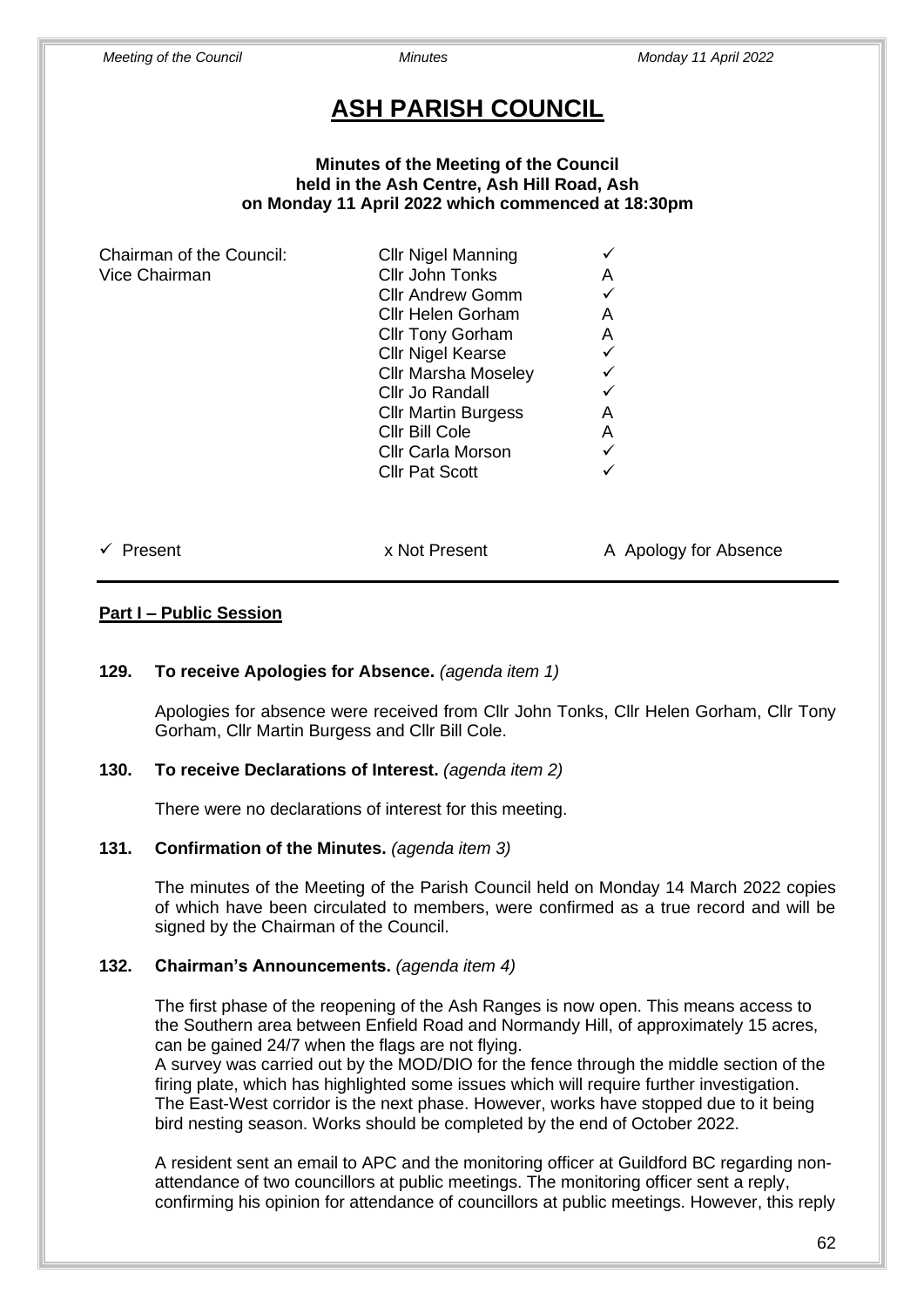was too late for this matter to be added to this meeting's agenda. Therefore, this matter will be on the next council agenda in May.

### **133. Adjournment.** *(agenda item 5)*

Members considered adjourning the meeting for a maximum period of 25 minutes, to enable members of the public to raise questions and it was:

*Resolved that the meeting be adjourned for a maximum period of twenty five minutes to enable a public question period to be held (as at Minute Appendix A).*

#### **134. Reports of Committees.** *(agenda item 6)*

The following committee reports, copies of which have been circulated were received, considered and the recommendations therein were adopted:

| <b>Planning</b> | March | 28 | 2022 | <b>Minute Number</b> | 74 to 81  |
|-----------------|-------|----|------|----------------------|-----------|
| AFA             | March | 28 | 2022 | <b>Minute Number</b> | 90 to 102 |

#### **135. Monthly Payment List.** *(agenda item 7)*

Members received and approved the monthly payments list giving details of the February 2022 expenditure as attached at Agenda Appendix B.

#### **136. Ash Centre Car Park.** *(agenda item 8)*

Due to a number of recent complaints about the Ash Centre car park having a number of vehicles parked in it continuously for weeks and even longer, members to consider restricting the car parking at the Ash Centre to a maximum stay of 4 hours, unless using the Ash Centre or with specific permission. If approved, the Clerk will research quotations for a car park control company to deal with the removal of offending vehicles.

Members agreed in principle to limit the time vehicles can be parked in the Ash Centre car park to 4 hours and the Clerk will now obtain quotations from companies to undertake the administration of this control to the car park.

#### **137. Correspondence.** *(agenda item 9)*

There was no correspondence to report.

#### **138. Next Meeting.** *(agenda item 10)*

The next meeting is on Monday 9 May 2022 at 18:30.

*The meeting closed at 18:55 pm.*

Chairman: **Example 20** and the control of the control of the control of the control of the control of the control of the control of the control of the control of the control of the control of the control of the control of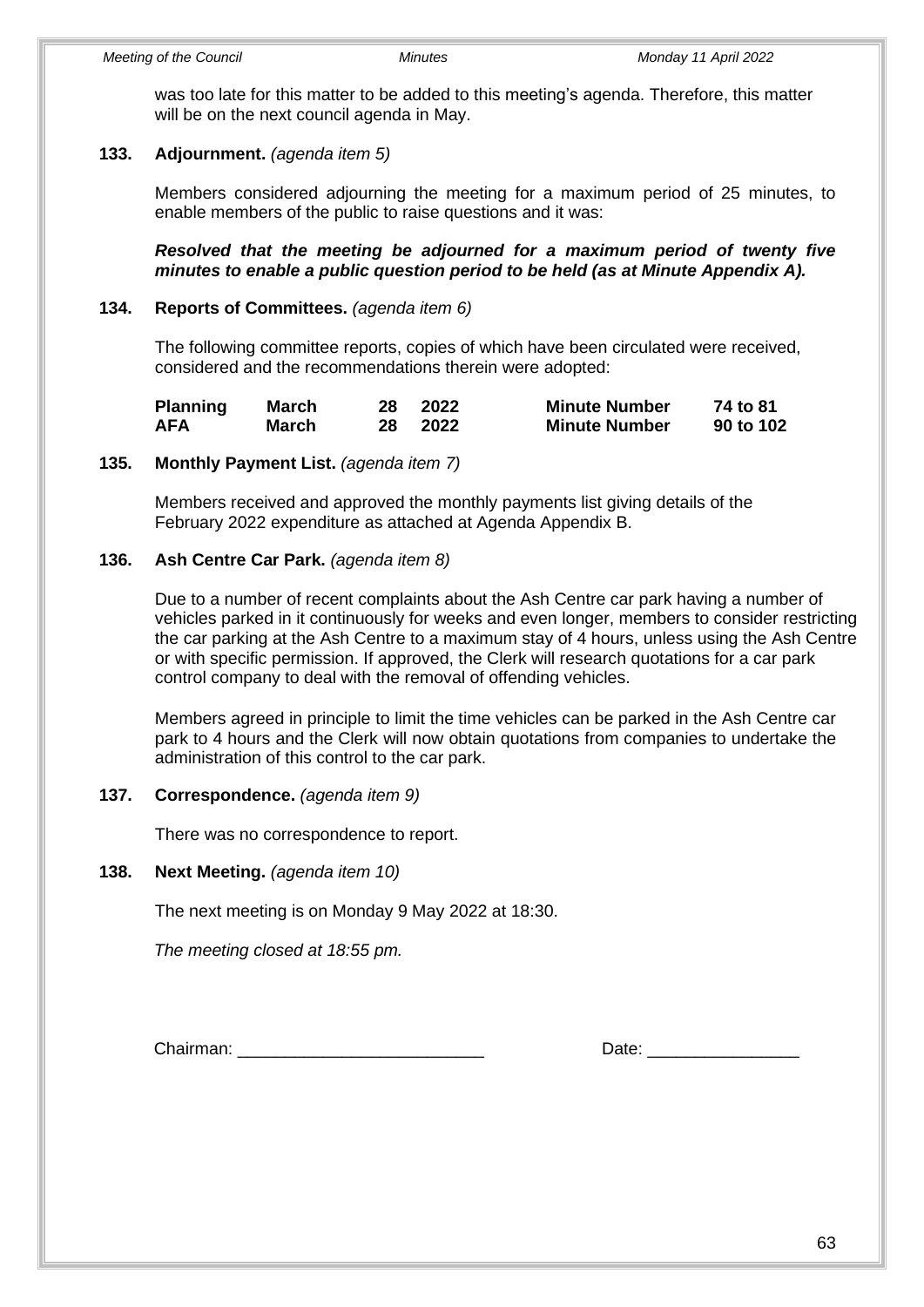**AGENDA APPENDIX A** 

### **ASH PARISH COUNCIL**

## **LOCAL CODE OF CONDUCT – DISCLOSURE OF INTEREST**

**March 2022** 

| <b>DATE OF MEETING</b>                                                               | <b>MEMBER</b> | <b>MINUTE</b><br><b>REF</b><br>& PAGE NO. | <b>TYPE AND NATURE OF</b><br><b>INTEREST</b> |
|--------------------------------------------------------------------------------------|---------------|-------------------------------------------|----------------------------------------------|
| <b>PLANNING</b><br>28 February 2022                                                  |               |                                           | None.                                        |
| <b>AMENITIES, FINANCE</b><br><b>AND</b><br><b>ADMINISTRATION</b><br>28 February 2022 |               |                                           | None.                                        |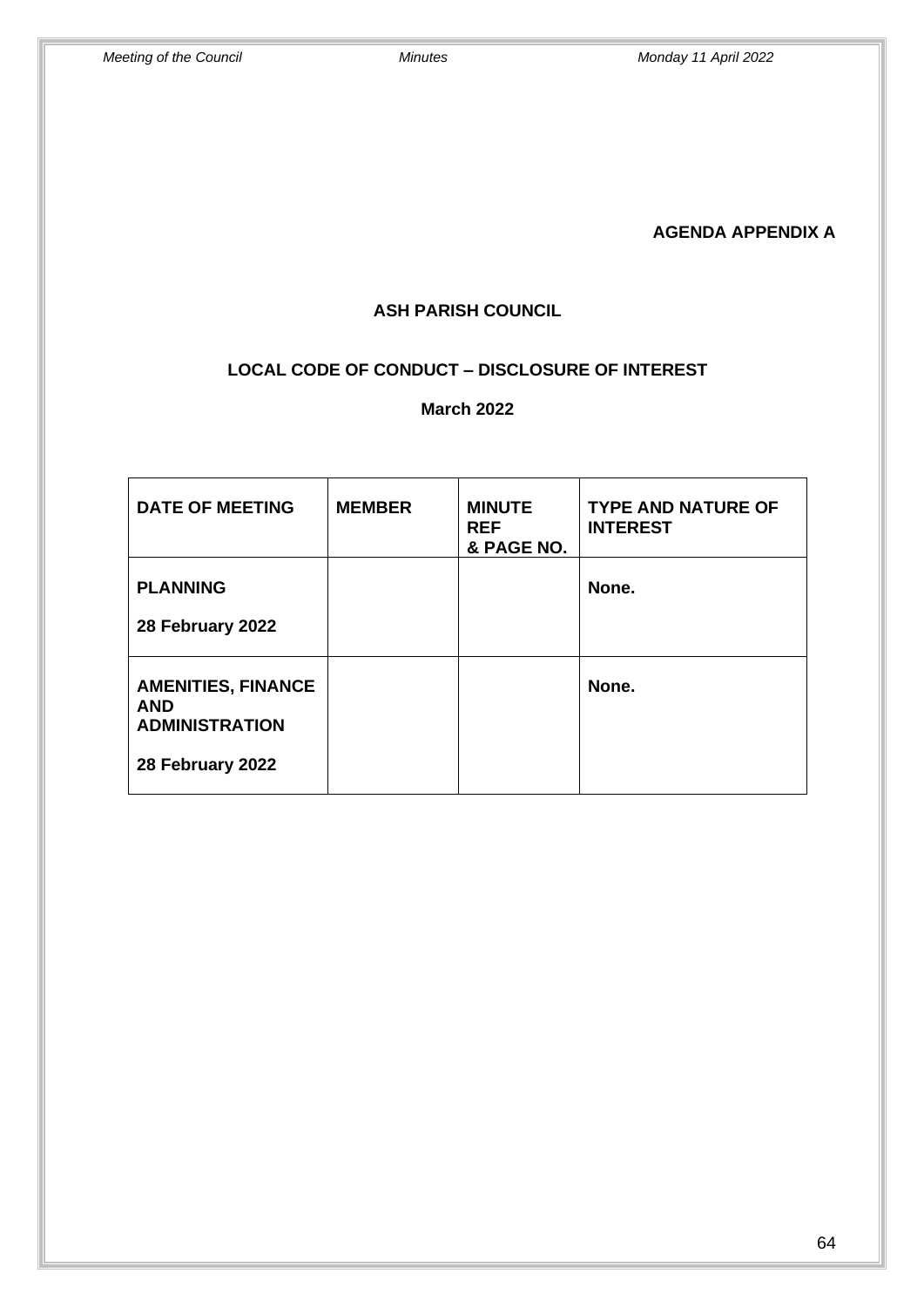*Meeting of the Council Minutes Monday 11 April 2022*

## **AGENDA APPENDIX B**

## **Payments List**

| Date: 15/03/2022                                        |                              | Page 1             |                            |                                |  |
|---------------------------------------------------------|------------------------------|--------------------|----------------------------|--------------------------------|--|
| Time: 08:34<br>Co-op Community Directplus Acc           |                              |                    |                            |                                |  |
| List of Payments made between 01/02/2022 and 28/02/2022 |                              |                    |                            |                                |  |
| Date Paid                                               | Payee Name                   | Reference          | Amount Paid Authorized Ref | <b>Transaction Detail</b>      |  |
| 01/02/2022                                              | E-ON                         | BACS <sub>1</sub>  | 89.76                      | Gas at Ash Centre              |  |
| 01/02/2022                                              | <b>EDF ENERGY</b>            | DD <sub>1</sub>    | 8.00                       | ELECTRIC - CARRINGTON COMPOUN  |  |
| 01/02/2022                                              | <b>EDF ENERGY</b>            | DD <sub>2</sub>    | 9.00                       | ELECTRIC - HARPERS PORTACABIN  |  |
| 01/02/2022                                              | EDF ENERGY                   | DD <sub>3</sub>    | 13.00                      | ELECTRIC - CARRINGTON PTS      |  |
| 01/02/2022                                              | EDF ENERGY                   | DD <sub>4</sub>    | 24.00                      | ELECTRIC - ASH REC FIELD       |  |
| 01/02/2022                                              | <b>EDF ENERGY</b>            | DD <sub>5</sub>    | 58.00                      | ELECTRIC - HARPERS SCOUT HUT   |  |
| 01/02/2022                                              | EDF ENERGY                   | DD 6               | 96.00                      | ELECTRIC - ASH REC PTS         |  |
| 01/02/2022                                              | <b>EDF ENERGY</b>            | DD <sub>7</sub>    | 201.00                     | ELECTRIC - ASH CENTRE          |  |
| 01/02/2022                                              | SHIRE LEASING                | DD <sub>9</sub>    | 210.52                     | PHONE SYSTEM RENTAL            |  |
| 03/02/2022                                              | G-Force Economy Van Hire     | BACS <sub>15</sub> | 560.40                     | Tyres for Van YO66EFB          |  |
| 04/02/2022                                              | CO-OP                        | DD <sub>8</sub>    | 30.30                      | <b>BANK CHARGES</b>            |  |
| 07/02/2022                                              | Lockrite Security            | BACS <sub>2</sub>  | 33.60                      | Master Keys                    |  |
| 07/02/2022                                              | Kebur garden materials       | BACS <sub>3</sub>  | 36.48                      | Post Mix                       |  |
| 09/02/2022                                              | Lister Wilder Limited        | BACS 4             | 78.23                      | Lamp Assy                      |  |
| 09/02/2022                                              | <b>Viking Direct</b>         | BACS <sub>5</sub>  | 151.48                     | <b>Cleaning Materials</b>      |  |
| 09/02/2022                                              | Fleet Line Markers Ltd       | BACS <sub>6</sub>  | 219.07                     | White Line Paint               |  |
| 09/02/2022                                              | Kebur garden materials       | BACS 7             | 277.55                     | <b>Building Materials</b>      |  |
| 09/02/2022                                              | Homebase Ltd                 | BACS <sub>8</sub>  | 296.80                     | <b>Building Materials</b>      |  |
| 09/02/2022                                              | <b>FAROL LTD</b>             | BACS <sub>9</sub>  | 358.80                     | Repairs to Kubota Machine      |  |
| 09/02/2022                                              | Guildford Borough Council    | BACS <sub>10</sub> | 364.14                     | <b>Election Costs</b>          |  |
| 09/02/2022                                              | Neil Curtis & Sons           | BACS <sub>11</sub> | 570.00                     | 2 x Grave Digs                 |  |
| 09/02/2022                                              | Shield Security Services Ltd | BACS <sub>12</sub> | 717.60                     | Mobile Security                |  |
| 09/02/2022                                              | UK Wood Floors Ltd           | BACS <sub>13</sub> | 1,681.90                   | Replacement floor Meeting Room |  |
| 09/02/2022                                              | <b>SURREY PENSIONS</b>       | DD                 | 3,203.89                   | PENSIONS ON JANS SALARIES      |  |
| 09/02/2022                                              | <b>HMRC</b>                  | DD                 | 3,343.08                   | PAYE AND NI JANS SALARIES      |  |
| 09/02/2022                                              | <b>Viking Direct</b>         | BACS <sub>5</sub>  | 6.00                       | Stationary                     |  |
| 16/02/2022                                              | E-ON                         | BACS <sub>15</sub> | 93.58                      | Gas on Harper Scout Hut        |  |
| 16/02/2022                                              | E-ON                         | BACS 16            | 479.62                     | Gas at Ash Centre              |  |
| 16/02/2022                                              | Scottish and Southern Energy | BACS 17            | 1,450.87                   | Unmetered Elec-Street Lights   |  |
| 16/02/2022                                              | <b>SLCC</b>                  | BACS <sub>18</sub> | 60.00                      | <b>Training CilCA</b>          |  |
| 16/02/2022                                              | krystal Hosting Ltd          | BACS <sub>19</sub> | 119.99                     | Web Site Hosting               |  |
| 16/02/2022                                              | RHINO PLAY LTD               | BACS <sub>20</sub> | 45.00                      | Replacement caps for Train     |  |
| 16/02/2022                                              | <b>Viking Direct</b>         | BACS <sub>21</sub> | 84.90                      | <b>Stationary Supplies</b>     |  |
| 16/02/2022                                              | G Greaves Hurd               | BACS <sub>22</sub> | 120.00                     | New Exit Button - Front Door   |  |
| 16/02/2022                                              | <b>Joel Baker</b>            | BACS <sub>23</sub> | 153.10                     | Azure Plan November 21         |  |
| 16/02/2022                                              | Joel Baker                   | BACS 24            | 161.63                     | Azure Plan for December        |  |
| 16/02/2022                                              | Joel Baker                   | BACS 27            | 323.46                     | 1/12th Licence fee for M365    |  |
| 16/02/2022                                              | Joel Baker                   | BACS <sub>29</sub> | 442.46                     | Office 365 + Enterpise License |  |
| 16/02/2022                                              | GB Sports & Leisure          | BACS <sub>28</sub> | 374.34                     | Basketball Net Back Boards     |  |
| 16/02/2022                                              | <b>FAROL LTD</b>             | BACS 30            | 540.01                     | John Deere Service             |  |
| 16/02/2022                                              | G Greaves Hurd               | BACS 31            | 607.00                     | lights to CAB shutters         |  |
| 16/02/2022                                              | D P Brookes                  | BACS 22A           | 120.00                     | Fix Flush in Ladies Toilets    |  |
| 16/02/2022                                              | GB Sports & Leisure          | BACS 32            | 733.02                     | Swing Seats & basket ball nets |  |
| 16/02/2022                                              | PDW Contracting Services Ltd | BACS 33            | 2,607.93                   | MOnthly CCTV Contract          |  |
| 16/02/2022                                              | PDW Contracting Services Ltd | BACS 34            | 2,668.93                   | Monthly Light Maintenance Cont |  |
| 16/02/2022                                              | J P and S Services           | <b>BACS 35</b>     | 311.72                     | Fuel for Vans and Mowers       |  |
| 22/02/2022                                              | Petty Cash                   | P/C Top Up         | 215.09                     | D Wheeler for Cash Top Up      |  |
|                                                         |                              |                    |                            |                                |  |

**Continued on Page 2**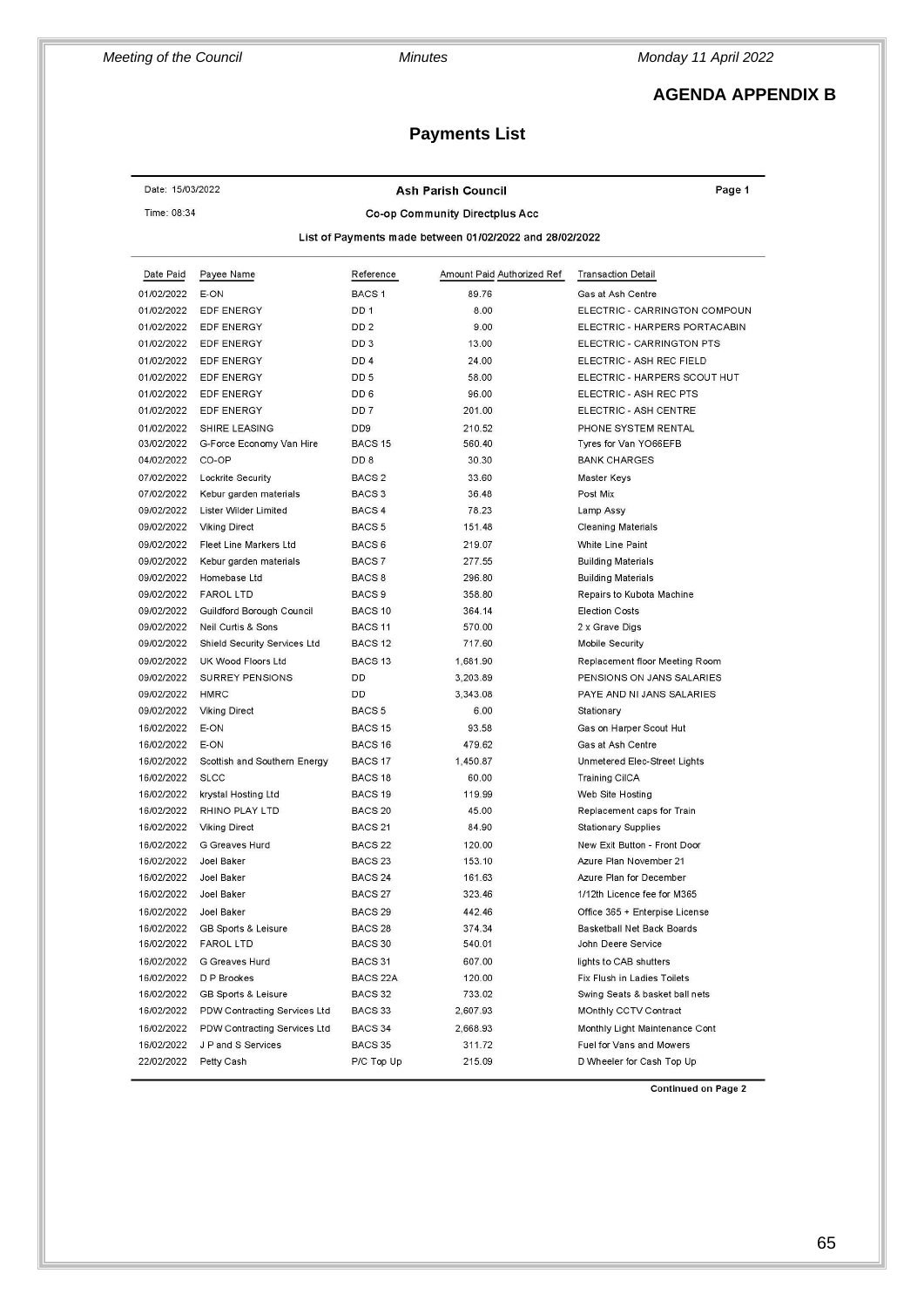*Meeting of the Council Minutes Monday 11 April 2022*

#### Date: 15/03/2022

Time: 08:34

**Ash Parish Council** 

Page 2

#### **Co-op Community Directplus Acc**

#### List of Payments made between 01/02/2022 and 28/02/2022

| Date Paid  | Payee Name                     | Reference          | Amount Paid Authorized Ref | <b>Transaction Detail</b>      |
|------------|--------------------------------|--------------------|----------------------------|--------------------------------|
| 22/02/2022 | <b>Lockrite Security</b>       | <b>BACS 25</b>     | 192.14                     | <b>Extra Keys Correction</b>   |
| 23/02/2022 | Driver & Vehicle Licensing Age | BACS36             | 275.00                     | P/Ledger Electronic Payment    |
| 23/02/2022 | Maynelines Blinds Ltd          | BACS37             | 24.00                      | P/Ledger Electronic Payment    |
| 24/02/2022 | Wages                          | DD                 | 12.482.86                  | <b>February Salaries</b>       |
| 28/02/2022 | Information Commissioners Offi | BACS <sub>14</sub> | 35.00                      | <b>Registration Fee ICO</b>    |
| 28/02/2022 | G-Force Economy Van Hire       | <b>BACS 15A</b>    | $-0.40$                    | <b>Purchase Ledger Payment</b> |
| 28/02/2022 | Francotyp Postalia Ltd         | <b>REFUND</b>      | $-209.04$                  | Overpayment refunded           |
|            |                                |                    |                            |                                |

37,150.81

**Total Payments** 

Clerk Willelle<br>Chairman V. Marine